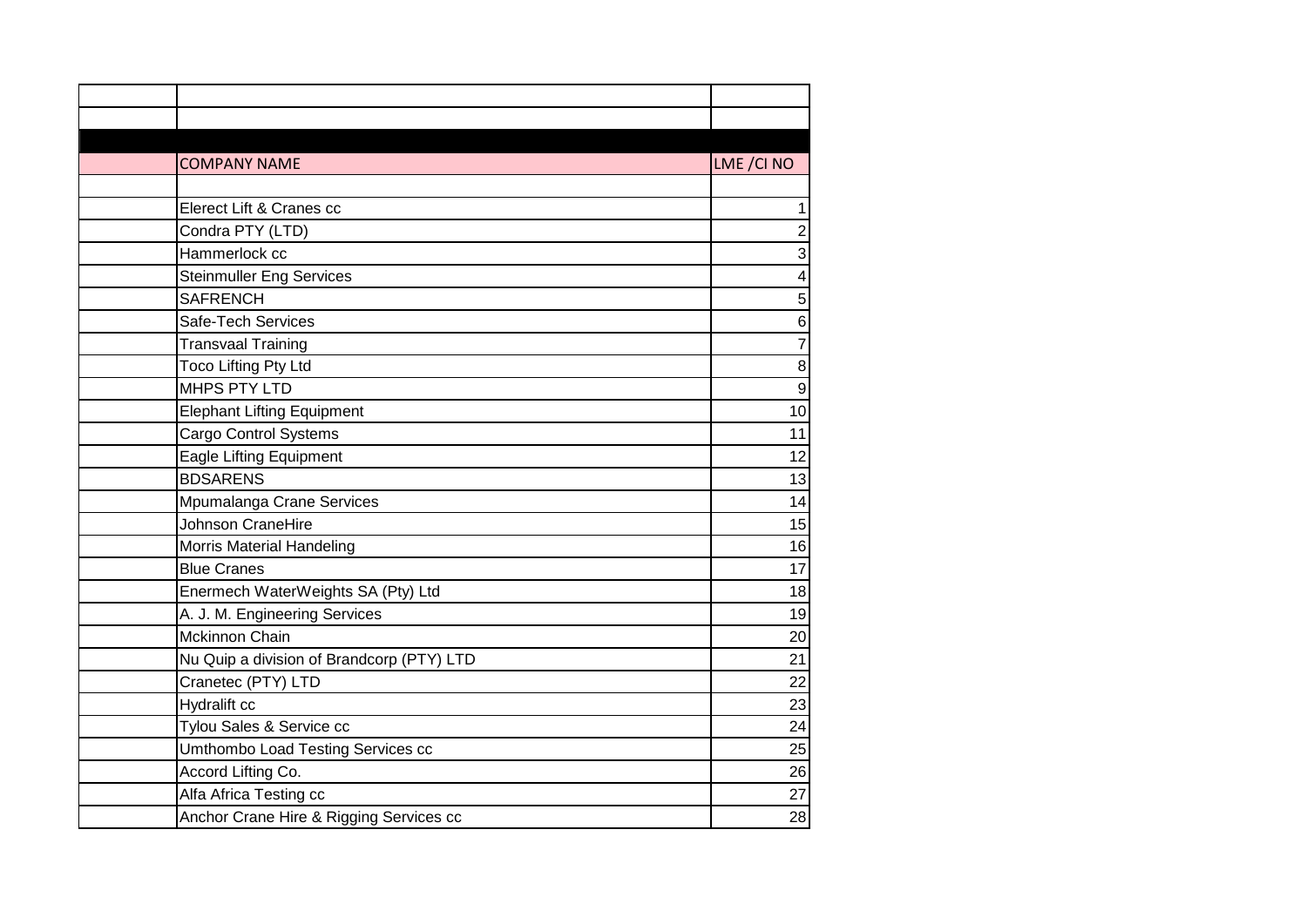| <b>Africa National Cranes</b>                       | 29 |
|-----------------------------------------------------|----|
| ETIS Cranes (PTY) LTD                               | 30 |
| Crane Maintenance Services cc                       | 31 |
| <b>Babcock Plant</b>                                | 32 |
| New Castle Hoists & Engineeing Services SA PTY(LTD) | 33 |
| Netech Distributors cc                              | 35 |
| Southern Erectors cc                                | 36 |
| <b>Bri-ton Liftmaster cc</b>                        | 37 |
| Datona Crane Services                               | 38 |
| Load Test International cc                          | 39 |
| Diesel and Auto Services & Maintenance              | 40 |
| Load Test Centre cc                                 | 41 |
| Zintozami Rigging & Labour Hire                     | 42 |
| <b>Hoistech Engineering</b>                         | 43 |
| Keystone Technologie cc                             | 44 |
| Park Lifting & Mining (Pty)Ltd                      | 45 |
| Gauteng Rigging Services (Pty) Ltd                  | 46 |
| AP Crane Services cc                                | 47 |
| Waterweights Tvl                                    | 48 |
| Crane Tech Industrial Lifting Servies cc            | 49 |
| Sappi Kraft(pty)Ltd                                 | 50 |
| Lowveld Cranes cc                                   | 51 |
| Marine Equipment Supplies (Pty) Ltd                 | 52 |
| Welgro Engineering & Mining Supplies cc             | 53 |
| Water Weights Natal cc                              | 54 |
| Jo & Zan Engineering & lifting CC                   | 55 |
| Middelburg E7 Technical CC                          | 56 |
| CB Lifting equipment CC                             | 57 |
| V& S Automation CC                                  | 58 |
| Grinaker-LTA LIMITED                                | 59 |
| <b>Grinaker-LTA LIMITED</b>                         | 59 |
| PRO-RIG TRADING ENTERPRISES CC                      | 60 |
| M.V. CRANES & HOIST(PTY)LTD                         | 61 |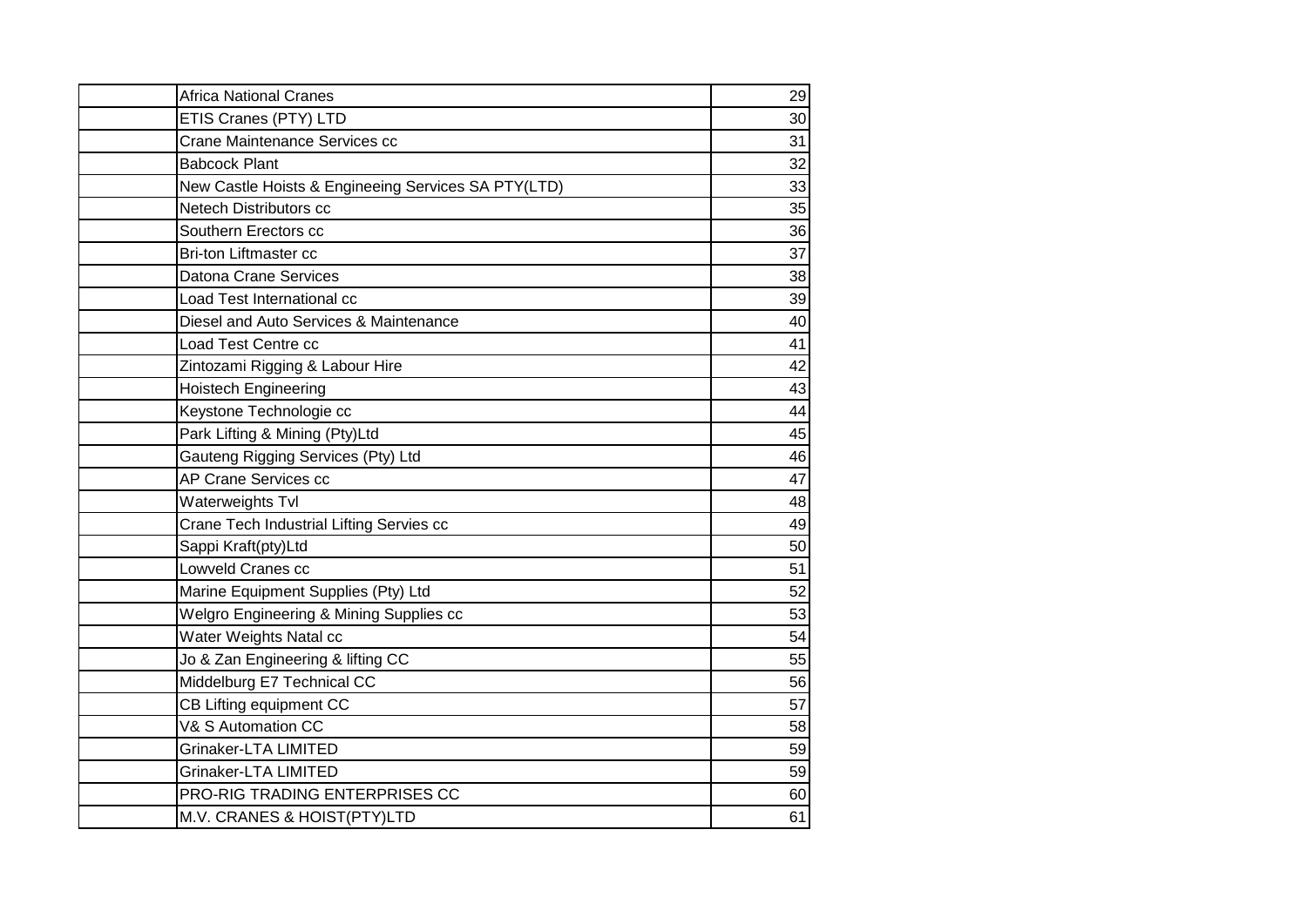| EDGE TO EDGE 1014CC                        | 62 |
|--------------------------------------------|----|
| Industrial Stech Exports CC                | 63 |
| Machine Moving & Engineering (Pty)Ltd      | 64 |
| Dibama Supplies CC                         | 65 |
| Reliable Overhead Crane Services CC        | 66 |
| Crane Accessories & Services CC            | 67 |
| <b>BB Cranes CC</b>                        | 68 |
| J Silva Trading CC                         | 69 |
| Loadmax CC                                 | 70 |
| D.S.R MINING AND INDUSTRIAL CC             | 71 |
| Keystone Equipment CC                      | 72 |
| M.M.E. MANUFACTURER CO.(PTY)LTD            | 73 |
| Max Lift CC                                | 74 |
| <b>B MCNEANEY</b>                          | 75 |
| <b>RIGGING SERVICES CC</b>                 | 76 |
| R. M. CHAIN HOISTS CC                      | 77 |
| SITEECO (PTY)LTD                           | 78 |
| <b>J.V. TESTING PROJECTS CC</b>            | 79 |
| INDUSTRIAL MARINE TESTING CC               | 80 |
| <b>FORKLIFT TESTING SERVICES</b>           | 81 |
| C & F RIGGING -REPAIRS AND SUPPLIES CC     | 82 |
| <b>DYNALIFT CC</b>                         | 83 |
| <b>RENVEST CC</b>                          | 84 |
| M & S TRADING CC                           | 85 |
| H & H specialized services PTY LTD         | 86 |
| P & D CRANES & ENGINEERING (PTY)LTD        | 87 |
| Weighload Testing & Inspection Services CC | 88 |
| Akhanani (pty) Ltd                         | 89 |
| D & W Lifting Supplies CC                  | 90 |
| Rutpin General Dealer CC                   | 91 |
| E LEACH                                    | 92 |
| T TIMM                                     | 93 |
| LMH CC                                     | 94 |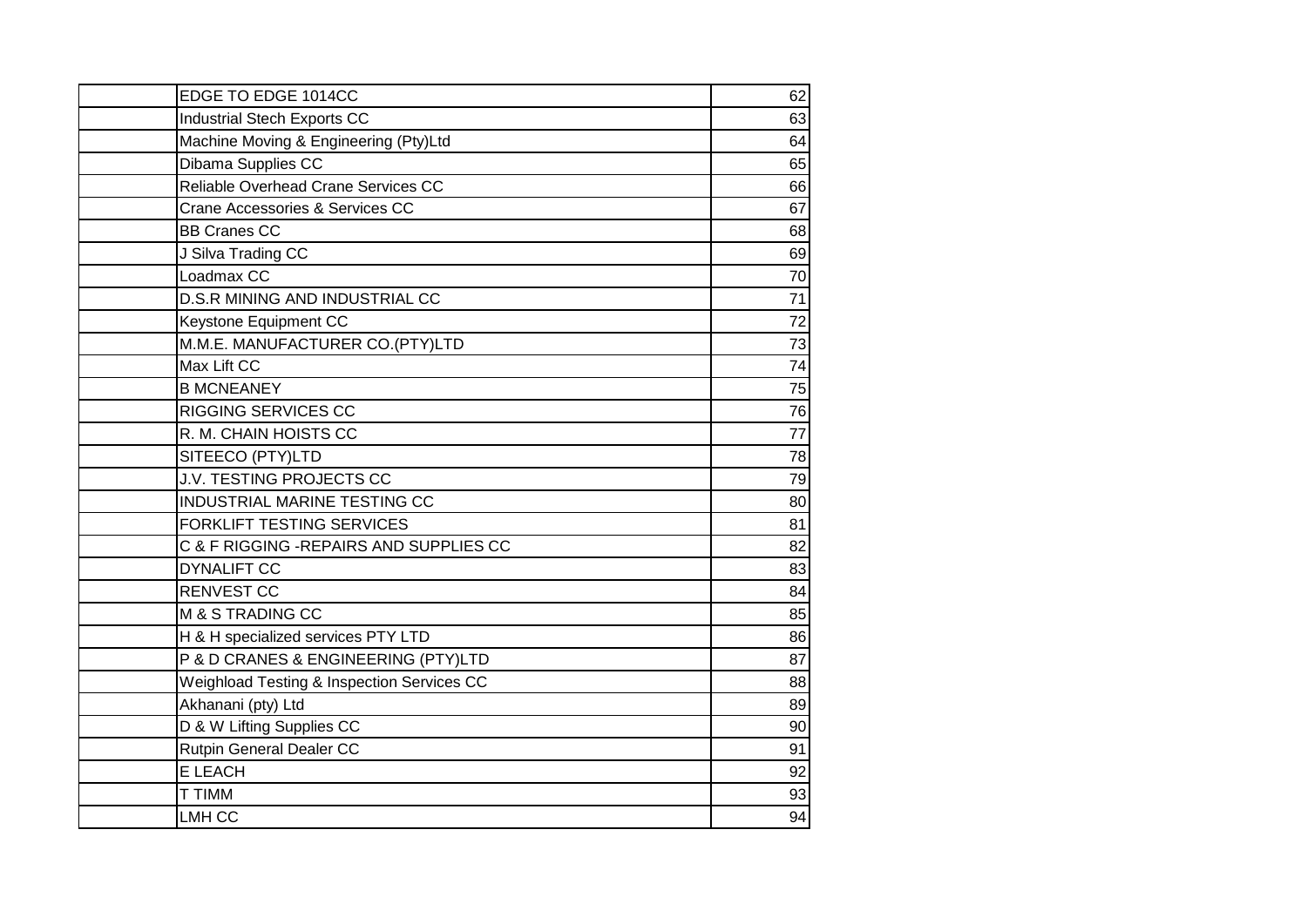| FB CRANES BUILDERS & REPAIRS (PTY)LTD                     | 95  |
|-----------------------------------------------------------|-----|
| 4D Industrial CC                                          | 96  |
| ECJ Rigging and General Engineering Services cc           | 97  |
| <b>Transnet Limited</b>                                   | 98  |
| Lasch (PTY)LTD                                            | 99  |
|                                                           | 100 |
| Hydralic Repairs & Field Services CC                      |     |
| Heartland Leasing (PTY)ltd<br>Load Mass Crane Services cc | 101 |
|                                                           | 102 |
| Kelmeg Lifting ServicesCC                                 | 103 |
| Karbochem(PTY)LTD                                         | 104 |
| Riggers Steeplejacks (PTY)LTD                             | 105 |
| Newcorr Mining & Industrial CC<br>D.E. J Cranes CC        | 106 |
| Mechnet Maintenance CC                                    | 107 |
|                                                           | 108 |
| Mill & Mine Spares CC                                     | 109 |
| Ben Jen Inspection Services CC                            | 110 |
| Nelesco165(PTY)LTD                                        | 111 |
| <b>Culmen Consultant CC</b>                               | 112 |
| SGB-Cape                                                  | 113 |
| Cruz Rigging CC                                           | 114 |
| Saficon Industrial Equipment (pty)Itd                     | 115 |
| Sasol Infrachem                                           | 116 |
| Sasol Secunda Shared Services (PTY)LTD                    | 117 |
| Cranelec CC                                               | 118 |
| <b>HABPS Enterprizes</b>                                  | 119 |
| Mondi Business Paper (PTY)LTD                             | 120 |
| Pro Crane Services (PTY)LTD                               | 121 |
| Anglo Lifting Equipment (PTY)LTD                          | 122 |
| East Rand Cranes (PTY)LTD                                 | 123 |
| Bellambie Mining and Industrial (PTY)LTD                  | 124 |
| H.P. Crane & Sons (PTY) LTD                               | 125 |
| Stefanutti & Bressan (PTY) LTD                            | 126 |
| <b>Techno Engineering</b>                                 | 127 |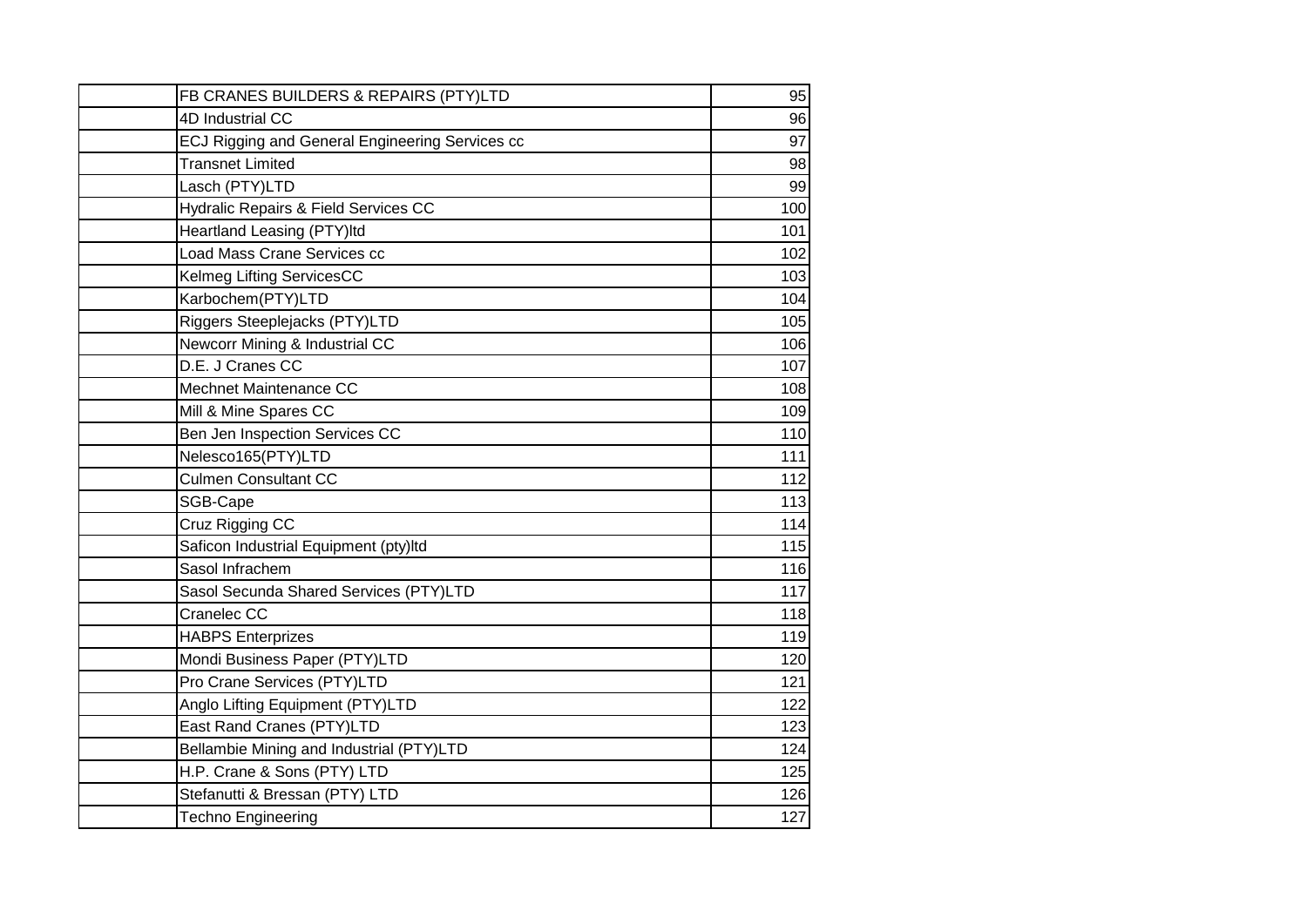| Echo Cranes and Steel CC                                | 128 |
|---------------------------------------------------------|-----|
| Group Five Plant & Equipment (PTY) LTD                  | 129 |
| Uni-Cape Equipment(PTY)Ltd                              | 130 |
| Renniks Construction (PTY)Ltd                           | 131 |
| Checklift CC                                            | 132 |
| <b>Eskom Holdings Limited</b>                           | 133 |
| Axsuss CC                                               | 134 |
| Burnie'S Industrial upplies CC                          | 135 |
| L & R Electrical CC                                     | 136 |
| Palfinger Southern Africa (PTY) Ltd                     | 137 |
| Dannie Geldenhuys                                       | 138 |
| SOUTH AFRICAN NATIONAL LOAD TESTING AUTHORITY (PTY) LTD | 139 |
| <b>RISK MANAGEMENT SERVICES</b>                         | 140 |
| <b>GM Technical Services CC</b>                         | 141 |
| Arlona Engineering (PTY) Ltd                            | 142 |
| <b>Ernest Barendse CC</b>                               | 143 |
| Blue Dot Lifting Load Break & ND Testing (PTY) LTD      | 144 |
| <b>HUGO ERNIE</b>                                       | 145 |
| Crane Inspection & Repair Services                      | 146 |
| La Cranes & Hydraulics CC                               | 147 |
| <b>Grinaker-LTA Building Cape</b>                       | 148 |
| De Lloyd                                                | 149 |
| <b>Carl Rosieur</b>                                     | 150 |
| Witbank Hoisting & Electrical CC                        | 151 |
| FB MINING & LIFTING CC                                  | 152 |
| Millwright Technical Services CC                        | 153 |
| COOPER AND COOPER (PTY) LTD                             | 154 |
| ATS 2000 (PTY) LTD                                      | 155 |
| Interproject Engineering (PTY)Ltd                       | 156 |
| 600 SA HOLDING (PTY)LTD                                 | 157 |
| Culmen Wes-Kaap CC                                      | 158 |
| Plant Service and Maintenance (PTY) Ltd                 | 159 |
| J Express Crane Services CC                             | 160 |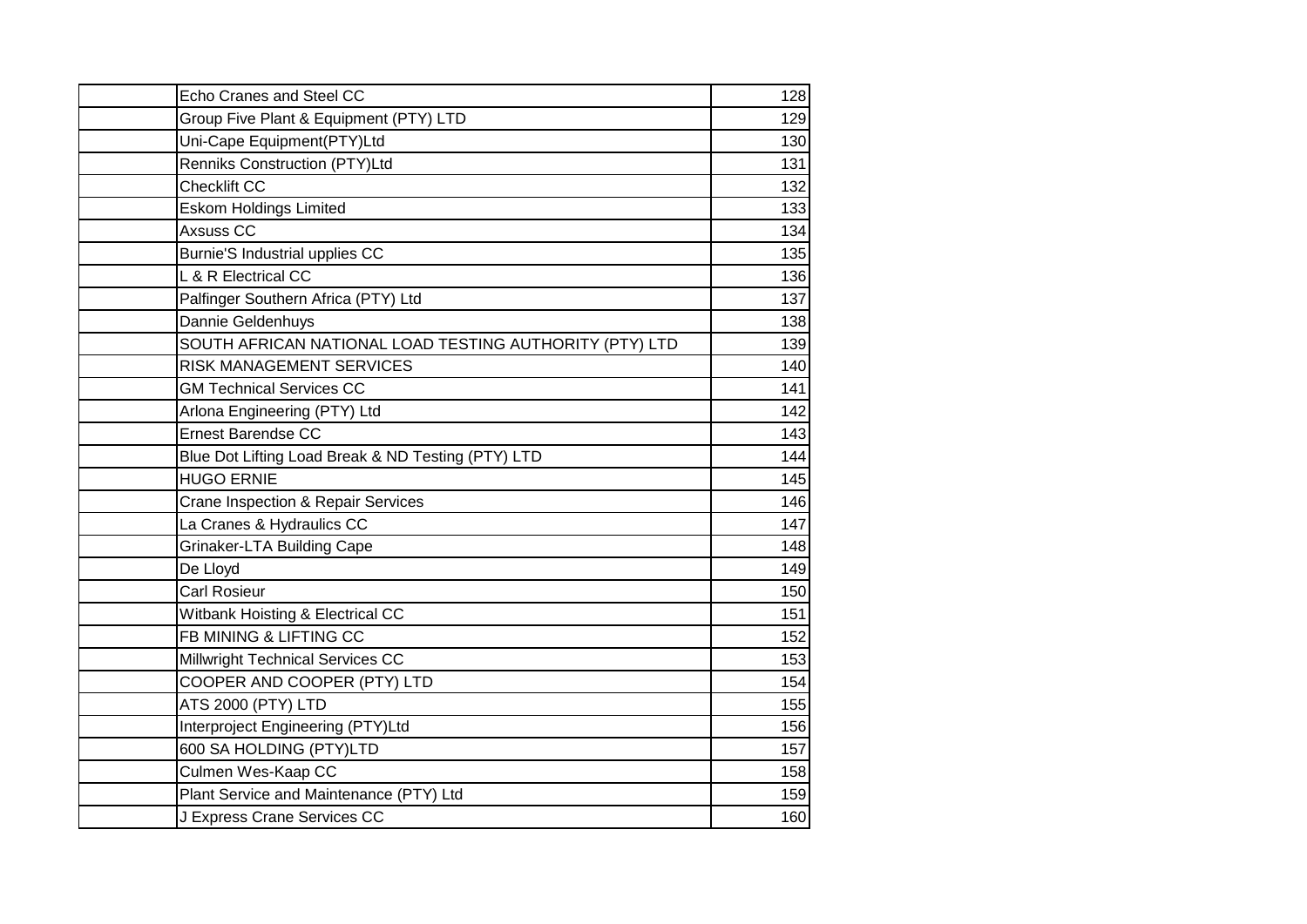| KCC Lifting and Construction cc                                    | 161 |
|--------------------------------------------------------------------|-----|
| <b>Quadrant Training CC</b>                                        | 162 |
| Kelran CC                                                          | 163 |
| <b>Heath Engineering CC</b>                                        | 164 |
| South African Load Test Services (PTY) LTD                         | 165 |
| Hydrenco                                                           | 166 |
| <b>Stanbar Aindustries CC</b>                                      | 167 |
| LEZMIN 1314                                                        | 168 |
| Yale Industrial Products (Pty)Itd                                  | 169 |
| Ale Cranes CC                                                      | 170 |
| <b>Cape Overhead Cranes</b>                                        | 171 |
| Umholi Steel Wire Rope and Accessories CC                          | 172 |
| Marlboro Crane Hire (PTY)LTD                                       | 173 |
| Pro-RIG CC                                                         | 174 |
| Volkswagen of SA (PTY) LTD                                         | 175 |
| G. T. B. Industrial Services                                       | 176 |
| Caldon Repairs & Maintenance CC                                    | 177 |
| <b>CRANEMEC GROUP SA CC</b>                                        | 178 |
| <b>ELCON CRANE HIRE</b>                                            | 179 |
| Rosalyn Engineering - [Bay Rigging Services & Equipment (Pty) Ltd] | 180 |
| <b>MJ FRAMEWORKS CC</b>                                            | 181 |
| Raytoko Electrical & Mechanical CC                                 | 182 |
| Natal Crane & Hoist Services CC                                    | 183 |
| G Lesar                                                            | 184 |
| Era Rigging Services CC                                            | 185 |
| Crane & General Engineering CC                                     | 186 |
| <b>Crane Breakdown Services</b>                                    | 187 |
| SSA ACOUSTIC & SPECIALISED INSPECTIONS (PTY) LTD                   | 188 |
| <b>Campbell Bruce Scott</b>                                        | 189 |
| Randwater                                                          | 190 |
| Bayside Aluminium                                                  | 191 |
| Mpumalanga Load Testing Services (Pty) Ltd                         | 192 |
| Anchor Industries (Pty) Ltd                                        | 193 |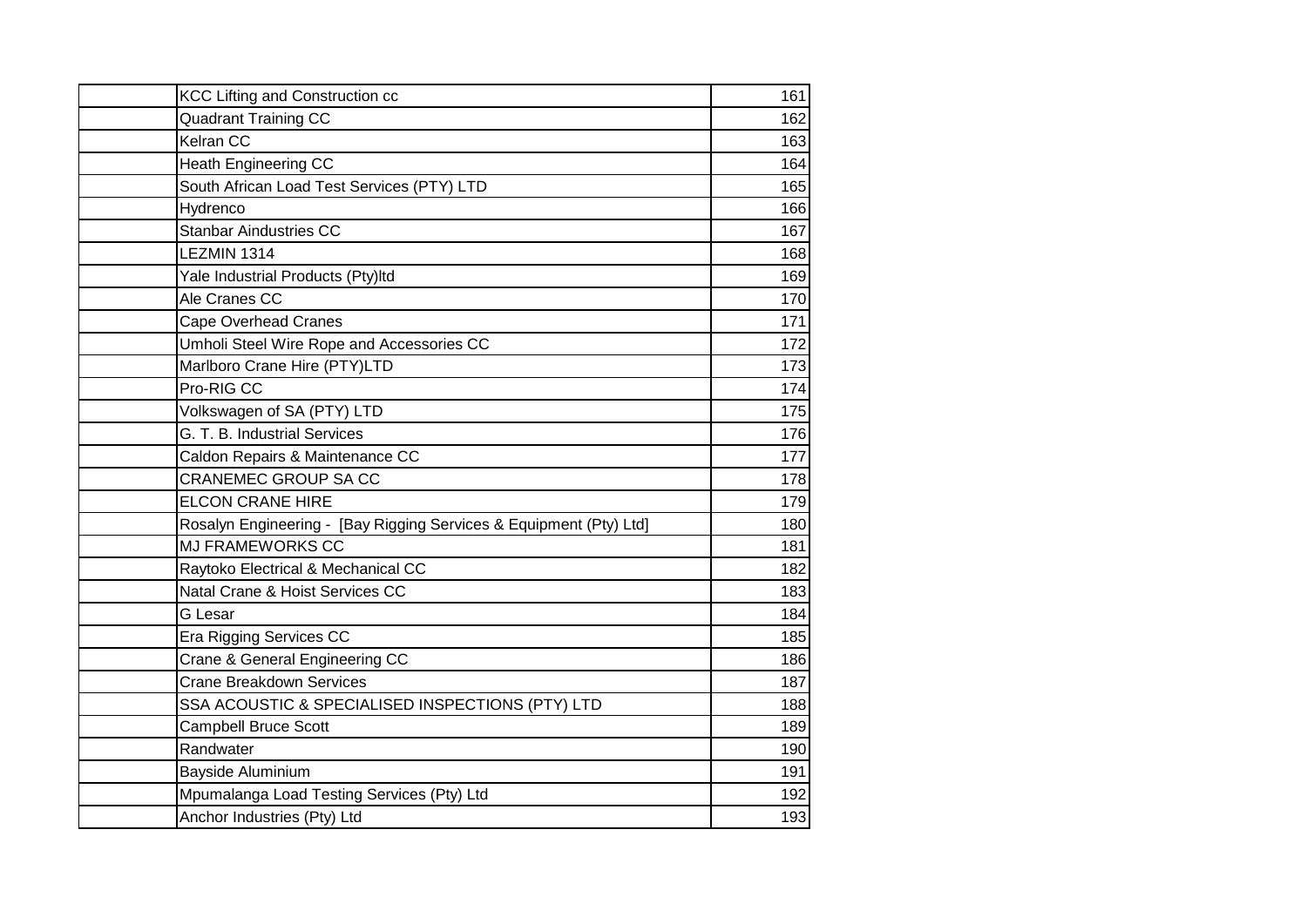| <b>Genrep Engineering CC</b>                 | 194 |
|----------------------------------------------|-----|
| Levi's Trio Engineering CC                   | 195 |
| Prime Spot Trading 24(Pty) Ltd               | 196 |
| All in One Crane Repairs CC                  | 197 |
| <b>Border Mechanical Services CC</b>         | 198 |
| Grenco SA (Pty) Ltd                          | 199 |
| Ergon Cranes & Engineering cc                | 200 |
| Yellowtail Trading 49 CC                     | 201 |
| <b>Rack Technical Services CC</b>            | 202 |
| <b>Ernie's Tower Crane Services</b>          | 203 |
| Quay marketing (pty) Itd]                    | 204 |
| <b>CRM Cranes cc</b>                         | 205 |
| Deon's Rigging Services CC                   | 206 |
| <b>GW Lifting and Engineering Supplies</b>   | 207 |
| Automotive Equipment International (Pty) Ltd | 208 |
| <b>Inspection and Load Testing Services</b>  | 209 |
| Lifting tackle Training Academy              | 210 |
| <b>RJ</b> Williams                           | 211 |
| <b>LMI Academy</b>                           | 212 |
| D & M Load Testing CC                        | 213 |
| CJ Lifting Equipment CC                      | 214 |
| <b>Tower Crane Services</b>                  | 215 |
| Multiquip (Pty) Ltd                          | 216 |
| <b>PND Rigging Services</b>                  | 217 |
| Robert & George Maintenance Services CC      | 218 |
| Lift Rite cc                                 | 219 |
| <b>Harald Scheel</b>                         | 220 |
| Forktech (Pty) Ltd                           | 221 |
| <b>Truck Crane Training Specialists cc</b>   | 222 |
| Crane World (Pty) Ltd                        | 223 |
| Independent Cranes cc                        | 224 |
| Sonhar Projects cc                           | 225 |
| Mvusi Barry Technologies                     | 226 |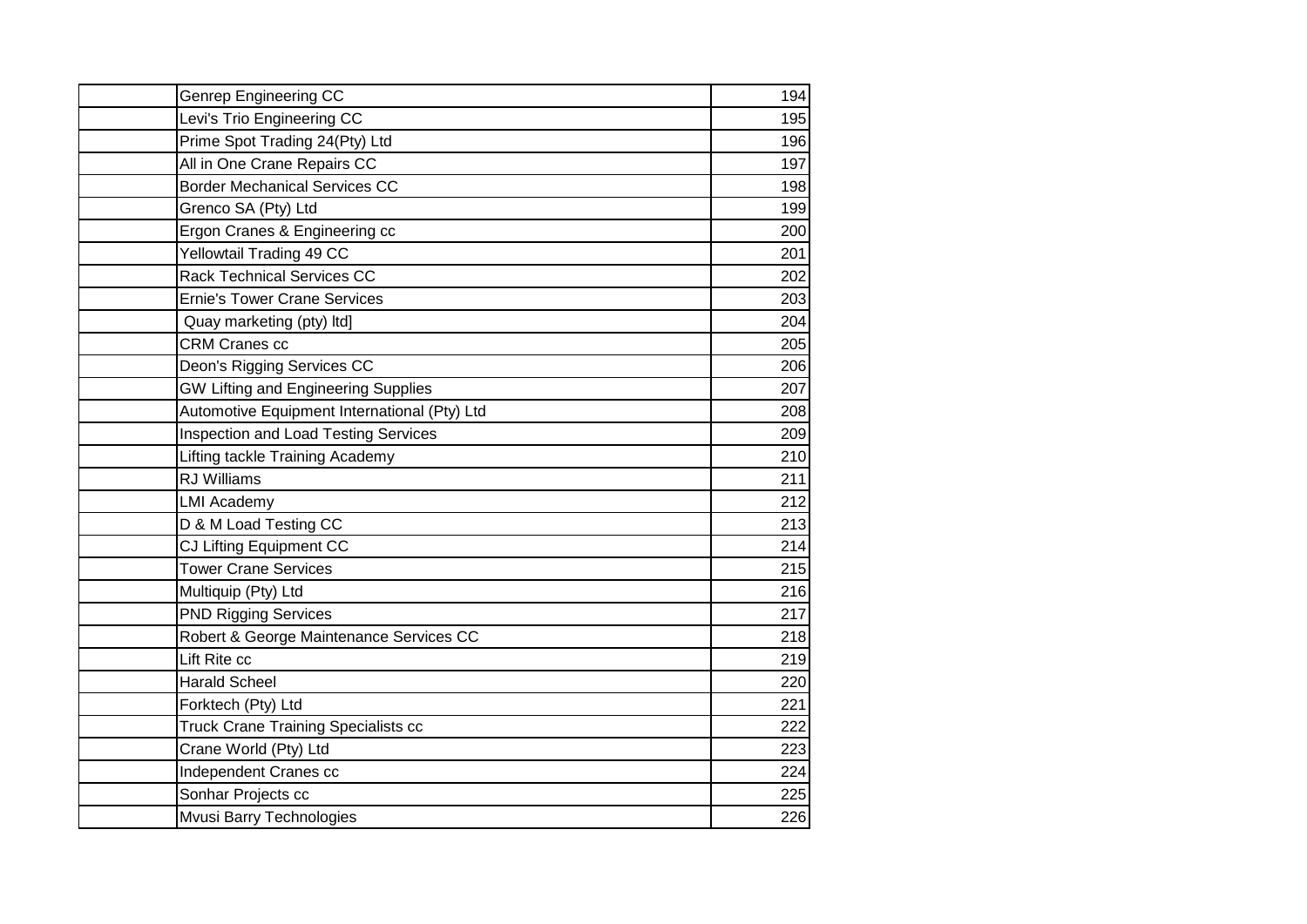| Ideal Lifting cc                                  | 227 |
|---------------------------------------------------|-----|
| SIX BAR TRADING 392 CC                            | 228 |
| Castlehill Trading 189 CC                         | 229 |
| <b>Elite Squad Consulting</b>                     | 230 |
| The Crane Crew CC                                 | 231 |
| Rhino Lifting Maintenance cc                      | 232 |
| Zero Defect Construction cc                       | 233 |
| Industrial Crane Engineering and Site Services cc | 234 |
| 600 CT Manufacturing (Pty) Ltd                    | 235 |
| Progressive Crane Maintenance                     | 236 |
| <b>Concor Construction (PTY) LTD</b>              | 237 |
| Ustica                                            | 238 |
| Ammeka Industries CC                              | 239 |
| Custom Crane Safety (Pty) Ltd                     | 240 |
| RFC Lifting Equipment cc                          | 241 |
| Verlinde Cranes & Hoists (Pty) Ltd                | 242 |
| CPP Engineering cc                                | 243 |
| Allied Crane Hire (Pty) Ltd                       | 244 |
| Andries Athena Labour Consulting Enterprises cc   | 245 |
| Smith Capital Equipment (pty) Itd                 | 246 |
| <b>Arcelormittal South Africa</b>                 | 247 |
| Monaphon                                          | 248 |
| Hiab (Pty) Ltd                                    | 249 |
| Crane and Materials Handling (Pty) Ltd            | 250 |
| DG Materials Handling cc                          | 251 |
| Kingwood Trading                                  | 252 |
| Den Draken cranes and Automation                  | 253 |
| H2C Engineering cc                                | 254 |
| MpumalangaHydraulics                              | 255 |
| <b>Bartlett Construction (Pty) Ltd</b>            | 256 |
| <b>LMI Mining Resources</b>                       | 257 |
| E Dickson Crane & Plant Hire (Pty) Ltd            | 258 |
| <b>Crane Certification and Repair</b>             | 259 |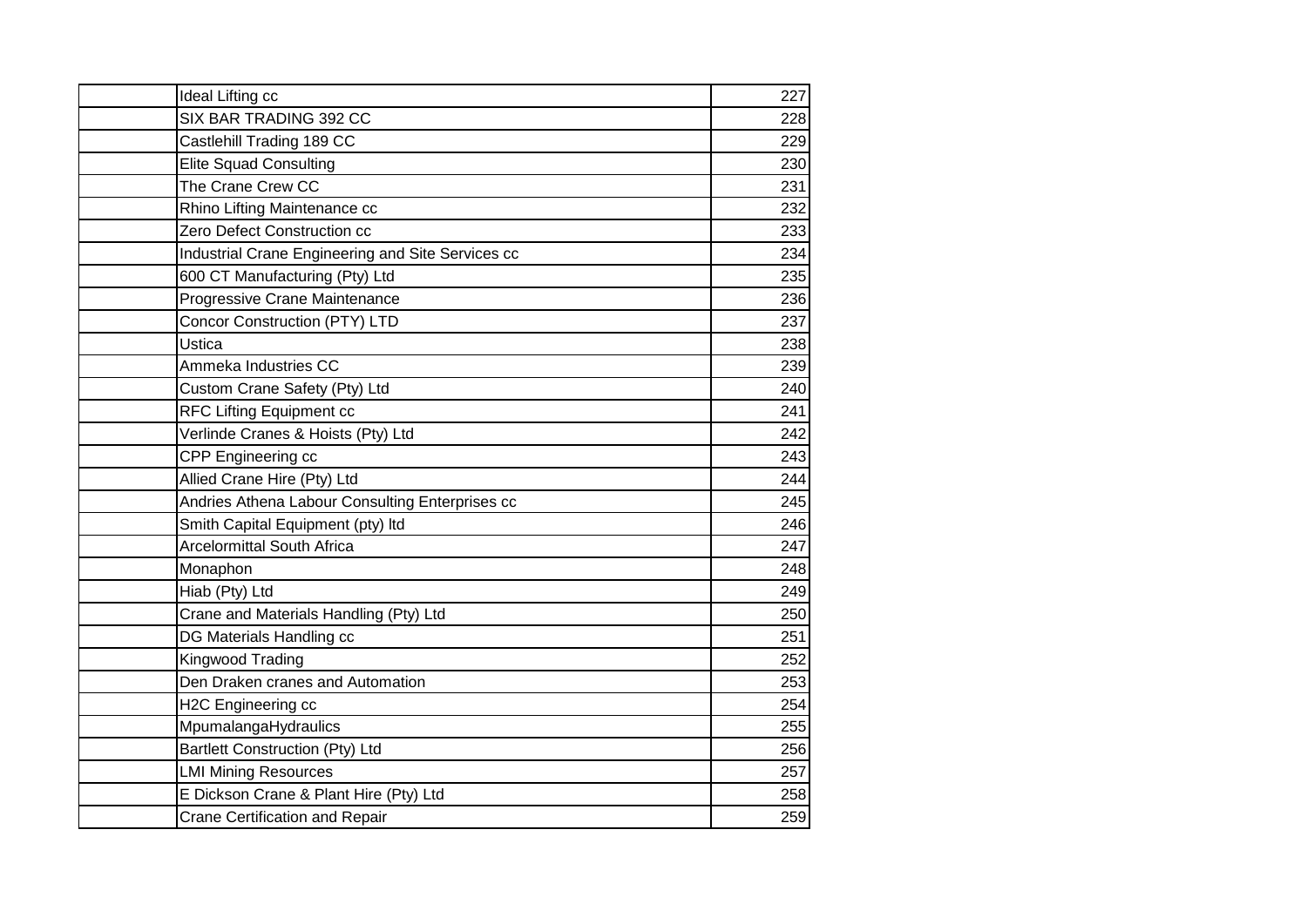| Econoflex (Pty) Ltd                             | 260 |
|-------------------------------------------------|-----|
| VD Merwe & Supra Lifting Consultants cc         | 261 |
| L.J. Crane Services cc                          | 262 |
| Craneworx cc                                    | 263 |
| Muzi Lift's                                     | 264 |
| Tech-North Rustenburg (Pty) Ltd                 | 265 |
| <b>City Cranes</b>                              | 266 |
| S.T.S. Inspection and Load Testing Services cc  | 267 |
| Crane Clinic cc                                 | 268 |
| Load Moment Testing & Training Services         | 269 |
| Optimal Cranes and Electrical PTY LTD           | 270 |
| Rentech SA (Pty) Ltd                            | 271 |
| <b>Gravtech Material Handling cc</b>            | 272 |
| Global Lifting Machinery Inspector Company (Pty | 273 |
| Premier Loadtesting Services cc                 | 274 |
| Nationwide Load Testing & Inspection            | 275 |
| Hydratech Hydraulic Fleet Maintenance           | 276 |
| Sky Rigging and Equipment Services cc           | 277 |
| Anglo-V3 Crane Hire (Pty) Ltd                   | 278 |
| Yale Lifting Solutions (Pty) Ltd                | 279 |
| <b>Hetronic South Africa</b>                    | 280 |
| Burntech Crane Services (Pty) Ltd               | 281 |
| Aton Engineering CC                             | 282 |
| Liftmec                                         | 283 |
| <b>Bloemfontein Hardchrome</b>                  | 284 |
| <b>Elec Mech Engineering Services</b>           | 285 |
| <b>GKB Genset Maintenance</b>                   | 286 |
| Yacht Transport (Pty) Ltd                       | 287 |
| Reef Crane Services cc                          | 288 |
| <b>SA Cranes &amp; Hoists</b>                   | 289 |
| Rekatle cc                                      | 290 |
| Kori Engineering cc                             | 291 |
| <b>Phakamisa Load Test Services</b>             | 292 |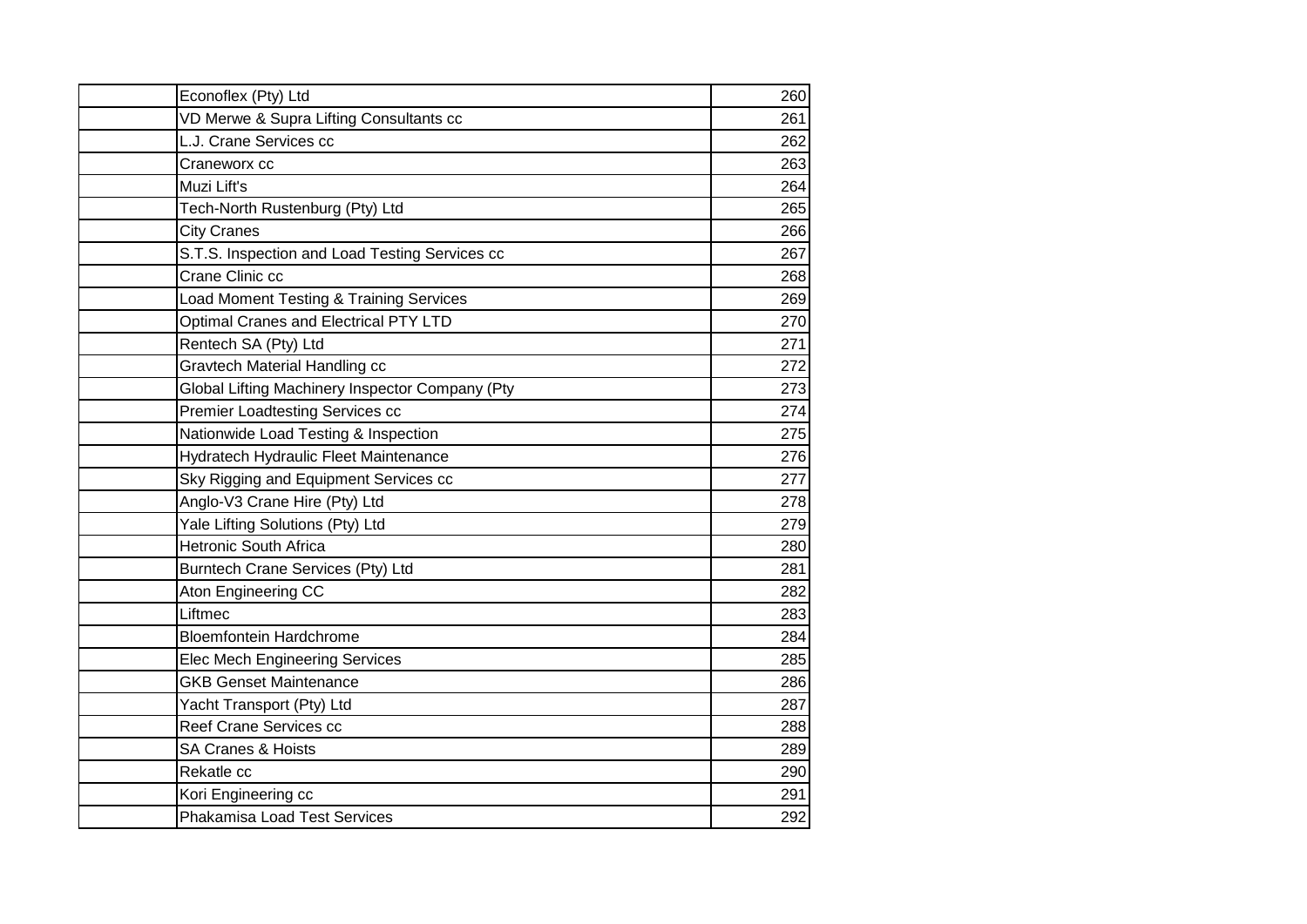| C and F Rigging Secunda cc                  | 293 |
|---------------------------------------------|-----|
| Universal Suppliers & Expenditers cc        | 294 |
| Rotek Engineering(Pty)Ltd                   | 295 |
| Fixtron cc                                  | 296 |
| ACSC Rigging cc                             | 297 |
| Electric Crane Services (Pty) Ltd           | 298 |
| Secure Lifting cc                           | 299 |
| <b>Chiefs Hydraulics</b>                    | 300 |
| <b>Scaw Metals South Africa</b>             | 301 |
| DJD Ropes and Engineering cc                | 302 |
| Imac Crane & Hoist Specialists CC           | 303 |
| Cherryllene Brokers & Agents cc             | 304 |
| <b>Budgie Shearer Enterprises cc</b>        | 305 |
| Phoenix Industrial Welding and Services     | 306 |
| A.S Crane Repairs                           | 307 |
| G Twaddle & H Engelbrecht (Pty) Ltd         | 308 |
| <b>J.D HYDRAULICS cc</b>                    | 309 |
| Nelcore Rigging & Construction cc           | 310 |
| <b>VNS Training &amp; Construction</b>      | 311 |
| Pietersburg Hydraulics                      | 312 |
| <b>Brake Safe Mining</b>                    | 313 |
| Electromechanical repairs&Installations     | 314 |
| Crane Tech cc                               | 315 |
| Palasteel Eiendomstrust projects cc         | 316 |
| <b>Growth Point Engineering Corporation</b> | 317 |
| <b>Sugarberry Trading 761</b>               | 318 |
| <b>Fastlift Cranes &amp; Services</b>       | 319 |
| <b>Palasteel Eiendomstrust</b>              | 320 |
| <b>J&amp;C Lifting Equipments</b>           | 321 |
| SANDF(SA NAVY)                              | 322 |
| UnderPressure Trading and Projects cc       | 323 |
| <b>Crane Load Technologies</b>              | 324 |
| HARPCO T/A Alpha Load Testing and Services  | 325 |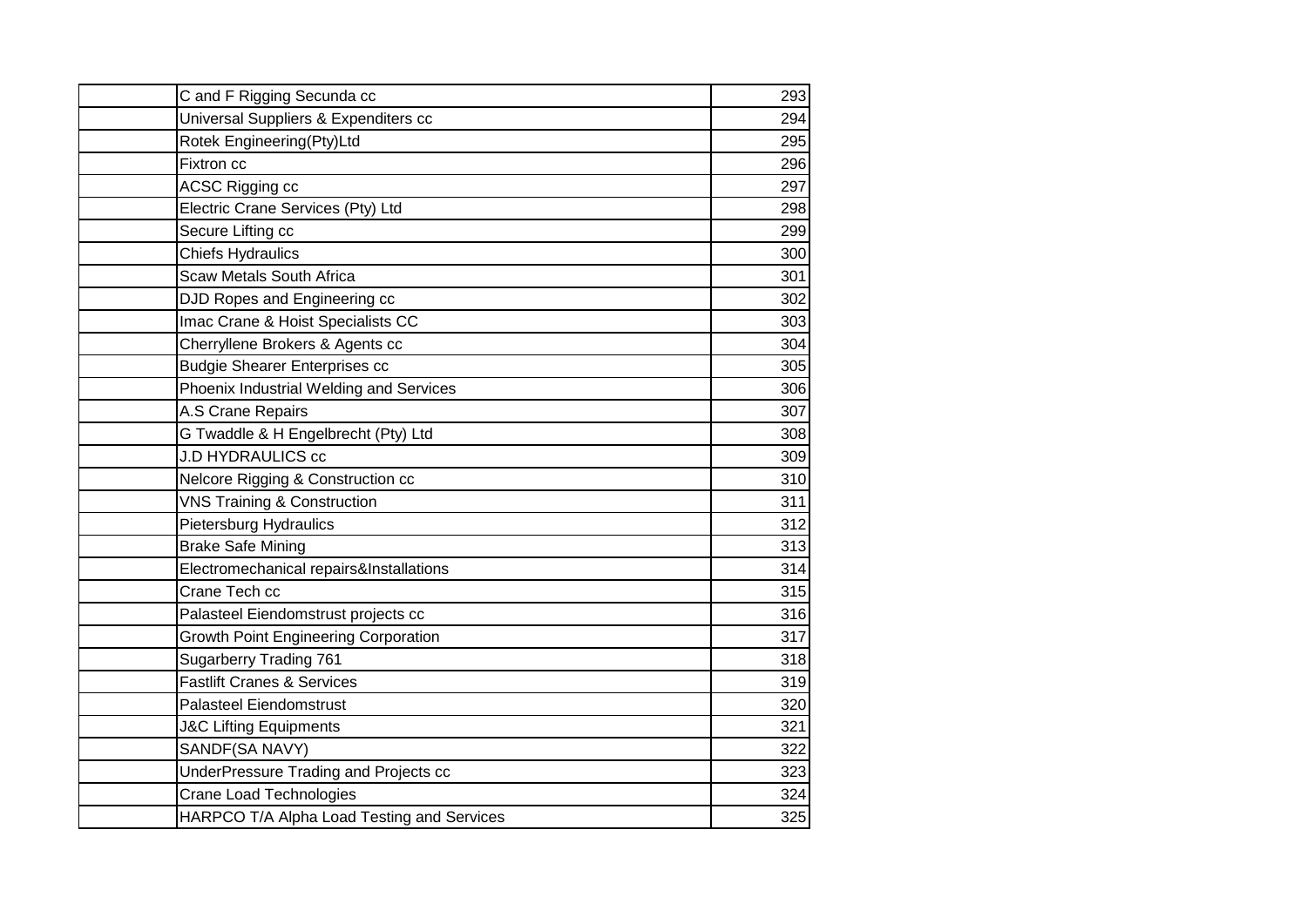| <b>Brokor Technologies</b>                        | 326 |
|---------------------------------------------------|-----|
| Makhunga Cranes & Engineering                     | 327 |
| R.G.M Rustenburg (Pty)Ltd                         | 328 |
| <b>Alco Cranes</b>                                | 329 |
| Shutterlock                                       | 330 |
| <b>SRS Developments PTY LTD</b>                   | 331 |
| <b>CRS Cranes systems</b>                         | 332 |
| <b>Experior Lifting</b>                           | 333 |
| Taka Lifting (Pty)Ltd                             | 334 |
| <b>WBHO</b> construction (Pty)Ltd                 | 335 |
| <b>Kone Cranes</b>                                | 336 |
| Mandirk(Pty)Ltd                                   | 337 |
| MN Crane and Forestry Equipment cc                | 338 |
| Lift and Shift (Cape) (Pty) Ltd                   | 339 |
| Mpumalanga Lifting                                | 340 |
| Big Sky Trading 394cc                             | 341 |
| SGS SA (PTY) LTD                                  | 342 |
| <b>Atlantic Load Testing Solutions(PTY)LTD</b>    | 343 |
| Goscor Access Equipment(PTY) LTD                  | 344 |
| Eyethu Marine & Industrial cc                     | 345 |
| <b>SGS South Afria(PTY)LTD</b>                    | 346 |
| Kaletsa (PTY)LTD                                  | 347 |
| <b>FND Crane Services cc</b>                      | 348 |
| RGM Automotive (PTY)LTD                           | 349 |
| SUPRATECH ENGINEERING SERVICES                    | 350 |
| <b>JAMADJA MINING SUPPLIES CC</b>                 | 351 |
| Mammoet SouthernAfrica (Pty)Ltd                   | 352 |
| <b>JLS MOBILE CRANE SERVICES</b>                  | 353 |
| HEAVY LIFTING CONSULTING ENGINEERS(PTY) LTD       | 354 |
| <b>Quality Cranes cc</b>                          | 355 |
| <b>HLANGANANI CRANES CC</b>                       | 356 |
| Klerksdorp Mining & Engineering Supplies (Pty)Ltd | 357 |
| Linetex                                           | 358 |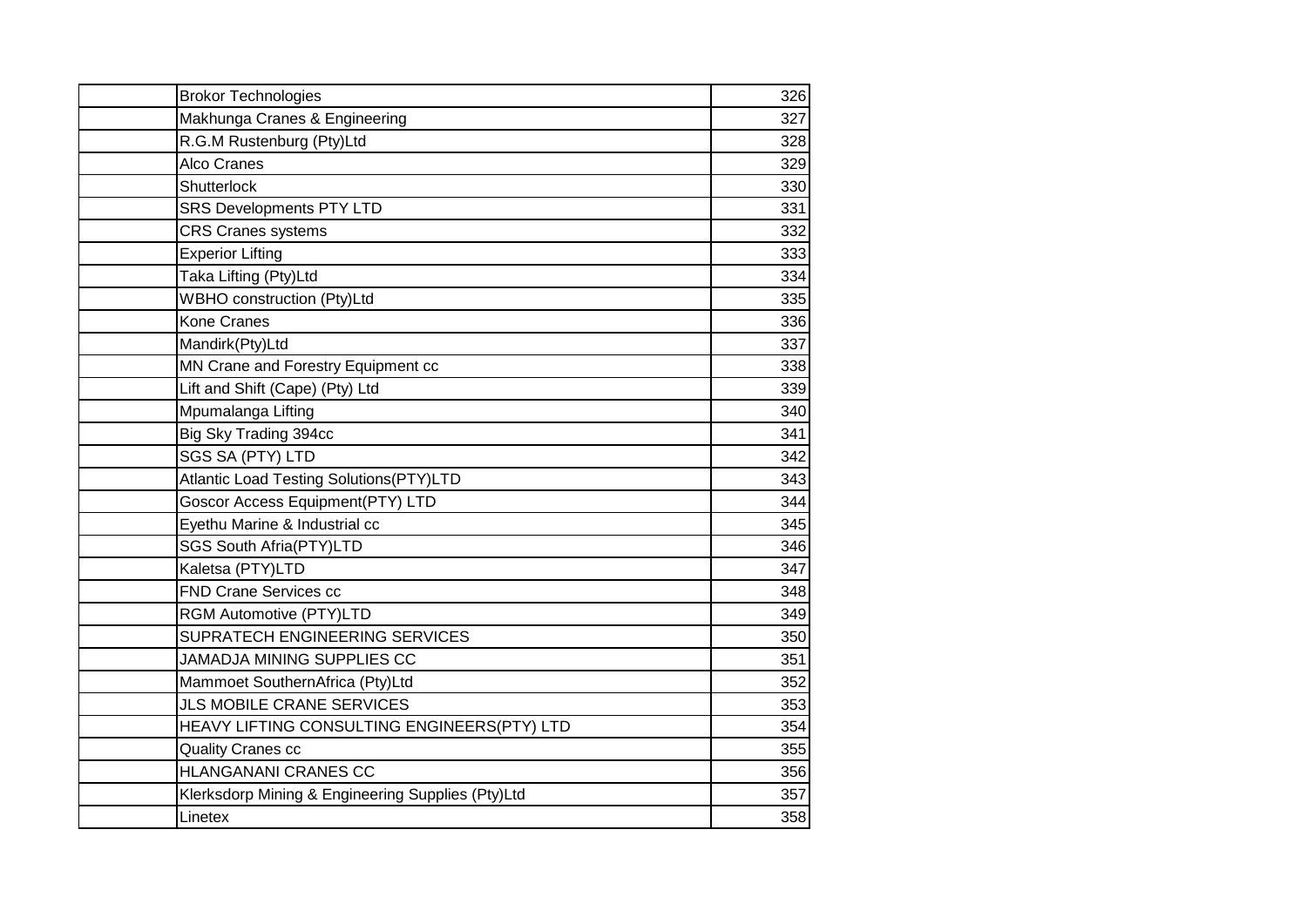| Skyjacks(Pty)Ltd- [Skyjacks a division of Waco Africa(Pty) Ltd] | 359 |
|-----------------------------------------------------------------|-----|
| Alpha Hydraulic Lifting Services (Pty)Ltd                       | 360 |
| Centurion LMI. consultint pty.ltd                               | 361 |
| <b>Bika Eng</b>                                                 | 362 |
| Sishen Iron Ore                                                 | 363 |
| <b>EC Load Testing &amp; Repairs Services</b>                   | 364 |
| Jade Crane Services and Lifting Equipment cc                    | 365 |
| Ridge Steel cc                                                  | 366 |
| <b>Obelisk Energy</b>                                           | 367 |
| Blue Alley Trading 24 cc                                        | 368 |
| Kiltor properties cc                                            | 369 |
| Tailifts south Africa (PTY) LTD                                 | 370 |
| I.D Inspections (Pty)Ltd                                        | 371 |
| Mechanised Equipment Sales (Pty)Ltd                             | 372 |
| Superfecta Trading 209cc/SFU Engineering                        | 373 |
| Ace Crane Services (Pty)Ltd                                     | 374 |
| <b>Rusren Enterprises</b>                                       | 375 |
| Second lifting equipment(PTY)LTD                                | 376 |
| Steel ropes cc                                                  | 377 |
| Nkwe rigging cc                                                 | 378 |
| Basil read(PTY)LTD                                              | 379 |
| MWB INDUSTRIAL SUPPLIES CC                                      | 380 |
| Ruma Plant and Crane CC                                         | 381 |
| Emalini Enterprises 185 (Pty) Ltd                               | 382 |
| Masakane services cc                                            | 383 |
| Nobopro eleven cc t/a Nekor                                     | 384 |
| Integrate Lifting Specialist Africa(Pty)Ltd                     | 385 |
| Kimhydraulics CC                                                | 386 |
| Vaal Lifting Services CC                                        | 387 |
| Anglo Operations (Pty)Ltd                                       | 388 |
| Margisia (Pty)Ltd                                               | 389 |
| HJH Crane Repair and Services CC                                | 390 |
| OJ Lifting Consultants CC                                       | 391 |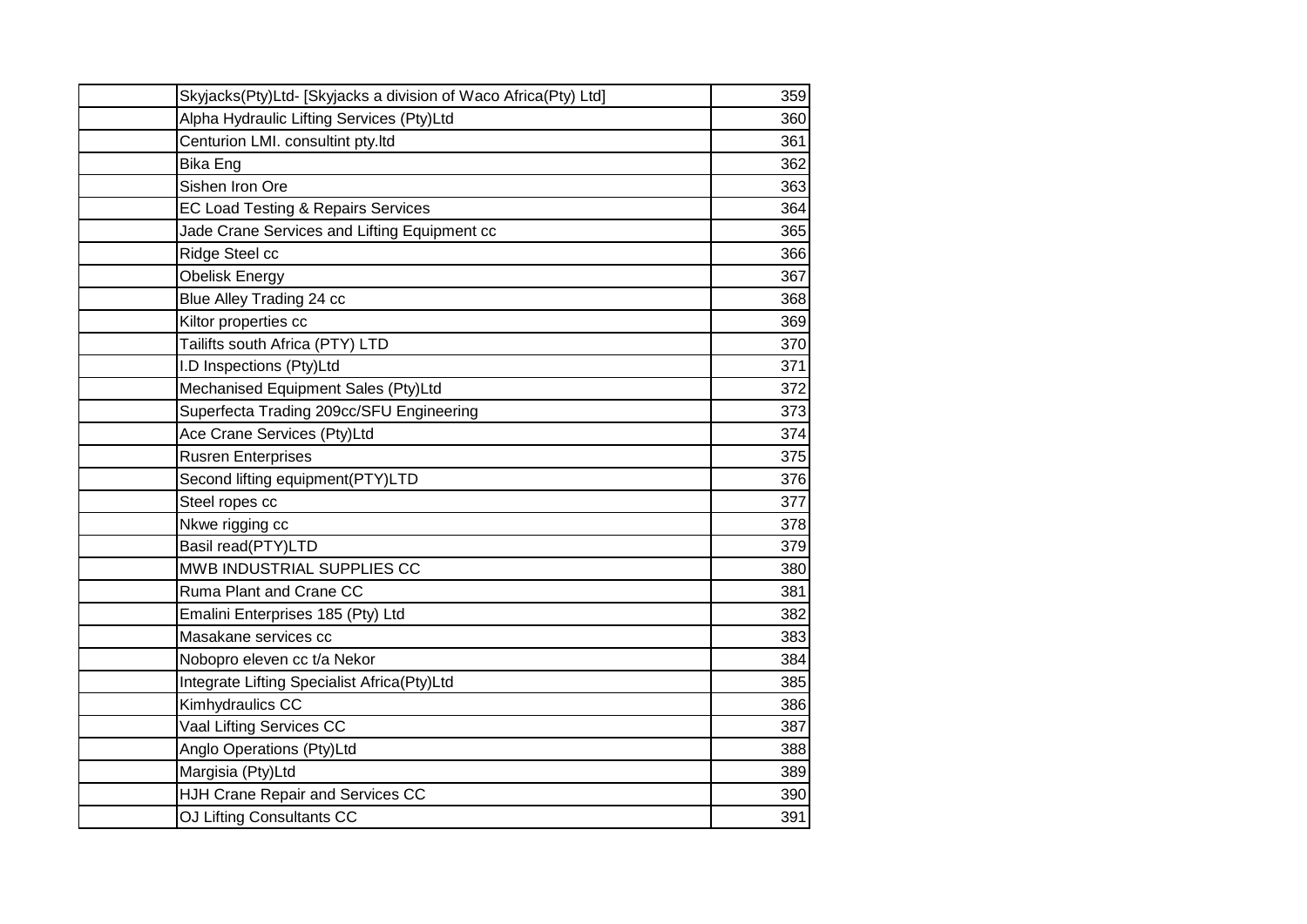| LK Hydraulics cc                                         | 392 |
|----------------------------------------------------------|-----|
| MH Dawood plant services cc                              | 393 |
| Lifting warrior solutions (Pty) Ltd                      | 394 |
| Welfit oddy (Pty) Ltd                                    | 395 |
| JJJ Crane specialists (Pty) Ltd                          | 396 |
| wattmans testing & LMI services (Pty) Ltd                | 397 |
| She Pro SA training centre (Pty) Ltd                     | 398 |
| Cranes complete & components (Pty) Ltd                   | 399 |
| D & D Lifting & Cranes Services (Pty) Ltd                | 400 |
| H & A Cranes cc                                          | 401 |
| Simo rigging solutions (Pty) Ltd                         | 402 |
| Sudami 19 CC                                             | 403 |
| Advanced technical support                               | 404 |
| Uplift Quality Solution (Pty) Ltd                        | 405 |
| Amandla lifting (Pty) Ltd                                | 406 |
| Blue heat projects (Pty) Ltd                             | 407 |
| Econo Crane services(Pty) Ltd                            | 408 |
| JV Rigging & Lifting specialists (Pty) Ltd               | 409 |
| S.E.P.C LOAD TESTING CC                                  | 410 |
| <b>ASTRO CRANES (PTY) LTD</b>                            | 411 |
| The Rigging Academy of SA (PTY) LTD                      | 412 |
| <b>NVN Crane Repairs cc</b>                              | 413 |
| Garage Equipment Service (Pty) Ltd                       | 414 |
| Shandu's technical services cc                           | 415 |
| Realle Cranes (Pty) Ltd                                  | 416 |
| Palesa Rail Academy (Pty) Ltd                            | 417 |
| Engelbrecht lifting equipment cc                         | 418 |
| Baison lifts specialists (Pty) Ltd                       | 419 |
| Ledibohong trading cc                                    | 420 |
| Elite Mechanical Repairs & Services CC                   | 421 |
| D & S Lifting (Pty) Ltd                                  | 422 |
| Namaqua Lifting Equipment (PTY) LTD                      | 423 |
| GLR Trading 014 cc t/a JJ Hydraulic maintenance services | 424 |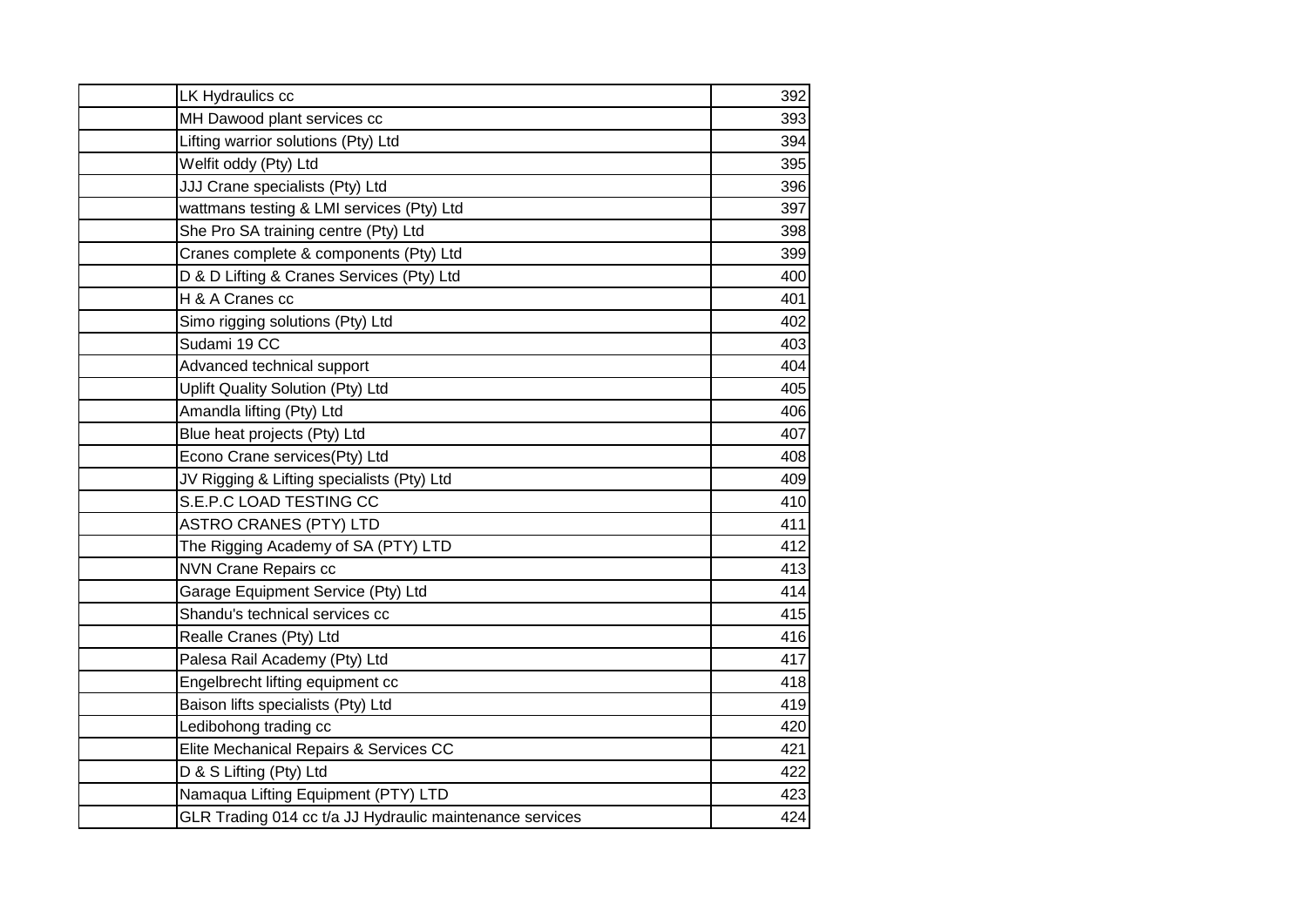| Thuthuka crane maintenance                            | 425 |
|-------------------------------------------------------|-----|
| Cape Point trading 17 CC                              | 426 |
| Mobile Auto Forklifts t/a Forklifts cc                | 427 |
| Craneworx cranes & structures (Pty) Ltd               | 428 |
| Specialized load testing & inspection                 | 429 |
| IY Safety Inspection & Training Specialist (Pty)Ltd   | 430 |
| Peto lifting load testing & rigging Services (Pty)Ltd | 431 |
| Mandicorp (Pty) Ltd                                   | 432 |
| Hillside Aluminium (Pty) Ltd                          | 433 |
| Jynco hydraulic world (Pty) Ltd                       | 434 |
| New generation rigging cc                             | 435 |
| Tech-North (Pty) Ltd                                  | 436 |
| Electromatic CC                                       | 437 |
| JGS Products (Pty) Ltd                                | 438 |
| Metrotech Calibration services (Pty) Ltd              | 439 |
| Illizwe Engineering (Pty) Ltd                         | 440 |
| Limax Technical services (Pty) Ltd                    | 441 |
| Precision Engineering & Solutions (Pty) Ltd           | 442 |
| Crane testing t/a TTT cranes                          | 443 |
| Soho consulting & sales cc                            | 444 |
| DCD Marine Cape Town (Pty) Ltd                        | 445 |
| Vuuren Equipment (Pty) Ltd                            | 446 |
| BW Rigging Cranage and Transport cc                   | 447 |
| <b>GM VOOGT CC</b>                                    | 448 |
| <b>Blue Grass TRADING 1017CC</b>                      | 449 |
| <b>TFS Load Testing cc</b>                            | 450 |
| Elohim Load Testing and Inspections (Pty) Ltd         | 451 |
| <b>Preda Electrical Wholesalers CC</b>                | 452 |
| Geo Project Management (Pty) Ltd                      | 453 |
| Lubricating Equipment (Pty) Ltd                       | 454 |
| Gregbev Enterprise (Pty) Ltd                          | 455 |
| GMC & Sons and Servising (Pty) Ltd                    | 456 |
| Mafuta Rigging & Lifting Inspections (Pty) Ltd        | 457 |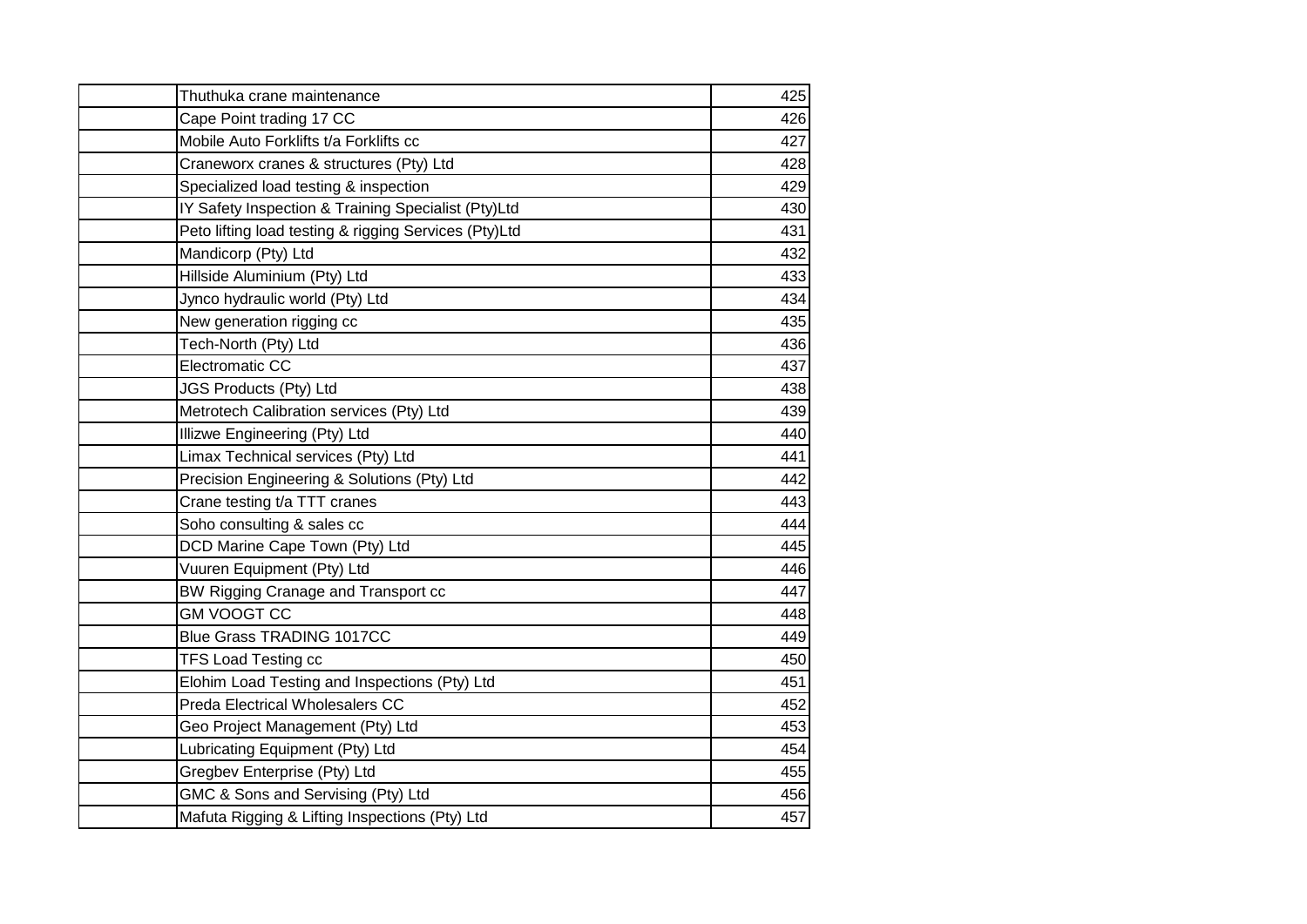| Ubhejane Crnes (Pty) Ltd                             | 458 |
|------------------------------------------------------|-----|
| SATT4 Global Enterprise (Pty) Ltd                    | 459 |
| 360 Load Testing (Pty) Ltd                           | 460 |
| Redico Mining CC                                     | 461 |
| Ergo Business Development Academy NPC                | 462 |
| Purple Seal Industrial (PTY) LTD                     | 463 |
| Khula Cranes (PTY) LTD                               | 464 |
| Metano Group (PTY) LTD                               | 465 |
| Crane and Hoist Equipment SA                         | 466 |
| Umusa Lifting (PTY) LTD                              | 467 |
| Lifting Gear Solutions (PTY) LTD                     | 468 |
| Shosholoza 777 (PTY) LTD                             | 469 |
| M.J. Load Testing and Inspection Services (PTY) LTD  | 470 |
| True Lifting Services (PTY) LTD                      | 471 |
| Fikra (PTY) LTD                                      | 472 |
| North West Cranes (PTY) LTD                          | 473 |
| GV Donald (PTY) LTD                                  | 474 |
| Vuthwa Emoyeni cc                                    | 475 |
| Charco cranes cc                                     | 476 |
| H2O Weights (PTY) LTD                                | 477 |
| Khaya Engineering & Technology (PTY) LTD             | 478 |
| <b>Gridbow Engineers &amp; Technical Services cc</b> | 479 |
| <b>KGL Engineering cc</b>                            | 480 |
| CULMEN KONSULTANT MPUMALANGA CC                      | 481 |
| Haeavy Duty Lifting (PTY) LTD                        | 482 |
| Buhle Cranes Components (PTY) LTD                    | 483 |
| Quality Lfting and Engineering supplies cc           | 484 |
| Creative Power Industrial Supplies (PTY) LTD         | 485 |
| K & D Mine Suppliers (PTY) LTD                       | 486 |
| Pamsoro Mining and Lifting cc                        | 487 |
| Matimba Rigging & Training cc                        | 488 |
| Afritech Equipment Solutions (PTY) LTD               | 489 |
| Burea Veritas (South Africa) Limited                 | 490 |